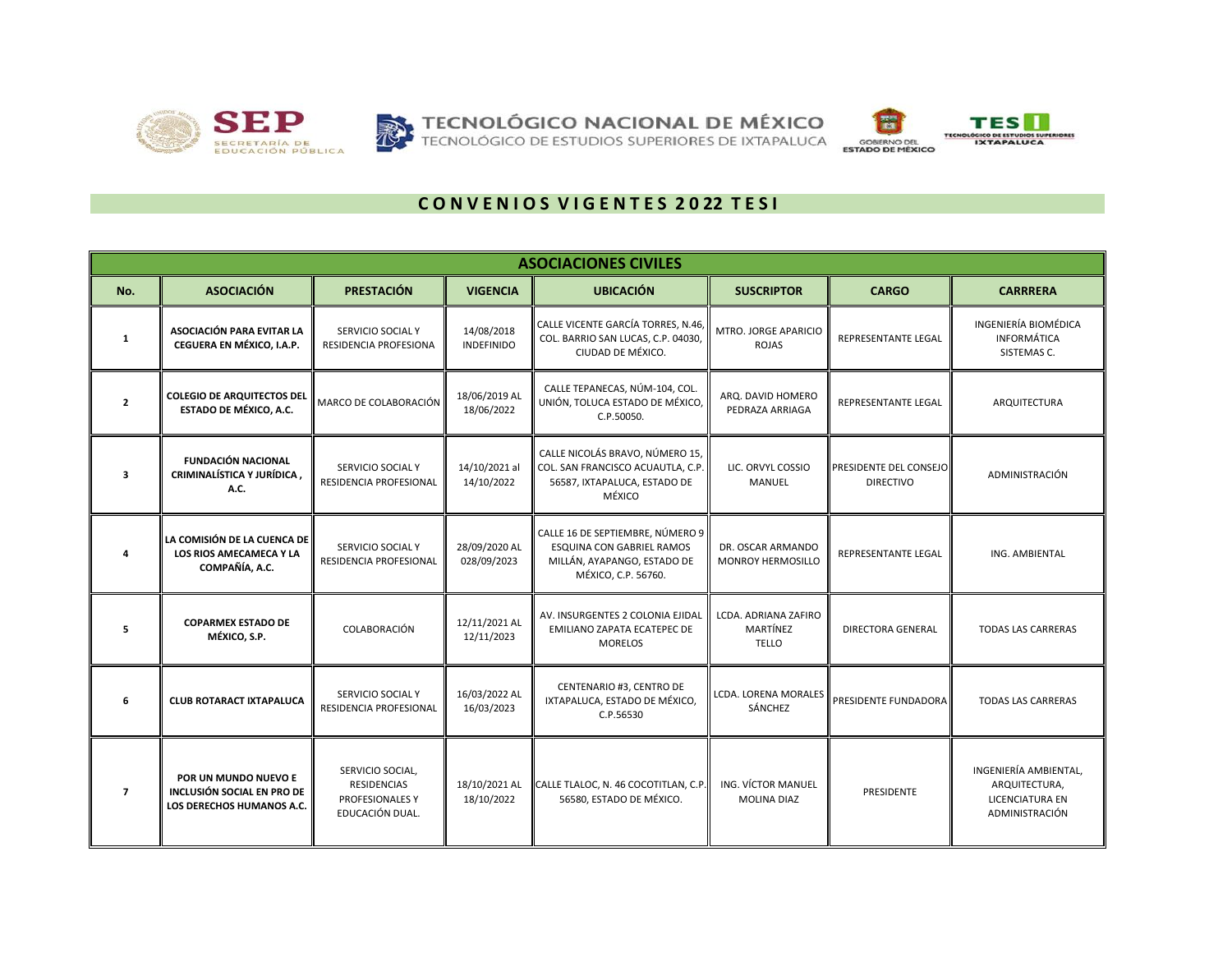|     | <b>SECTOR PÚBLICO</b>                                              |                                                    |                                 |                                                                                                                                        |                                         |                                                                                |                           |  |  |  |  |
|-----|--------------------------------------------------------------------|----------------------------------------------------|---------------------------------|----------------------------------------------------------------------------------------------------------------------------------------|-----------------------------------------|--------------------------------------------------------------------------------|---------------------------|--|--|--|--|
| No. | <b>INSTITUCIÓN O</b><br><b>DEPENDENCIA</b>                         | <b>PRESTACIÓN</b>                                  | <b>VIGENCIA</b>                 | <b>UBICACIÓN</b>                                                                                                                       | <b>SUSCRIPTOR</b>                       | <b>CARGO</b>                                                                   | <b>CARRRERA</b>           |  |  |  |  |
| -8  | <b>INSTITUTO MEXICANO DEL</b><br><b>SEGURO SOCIAL (IMSS)</b>       | SERVICIO SOCIAL Y<br>RESIDENCIA PROFESIONAL        | 28/03/2019<br><b>INDEFINIDO</b> | MANUEL VILLALONGIN NUM 117<br>PLANTA BAJA, ALA ORIENTE, COL.<br>CUAUHTEMOC, ALCALDIA<br>CUAUHTEMOC C.P. 06500                          | LIC JENNIFER GRISEL<br>PARAMO ARAIZA    | DIRECCIÓN DE<br>CAPACITACIÓN                                                   | <b>TODAS LAS CARRERAS</b> |  |  |  |  |
|     | <b>INSTITUTO NACIONAL DE</b><br><b>PEDIATRIA</b>                   | SERVICIO SOCIAL Y<br><b>RESIDENCIA PROFESIONAL</b> | 30/08/2018<br><b>INDEFINIDO</b> | AVE.INSURGENTES SUR, COL.<br>INSURGENTES CUICUILCO, C.P. 04530,<br>CIUDAD DE MÉXICO.                                                   | LCDO. FERNANDO<br>RODRÍGUEZ ORTÍZ       | <b>SUBDIRECTOR DE</b><br>ADMINISTRACIÓN Y<br><b>DESARROLLO DE</b><br>PERSONAL. | <b>TODAS LAS CARRERAS</b> |  |  |  |  |
| 10  | <b>HOSPITAL REGIONAL DE ALTA</b><br><b>ESPECIALIDAD IXTAPALUCA</b> | SERVICIO SOCIAL Y<br>RESIDENCIA PROFESIONAL        | 24/06/2019 AL<br>24/06/2022     | CARR FEDERAL MÉXICO-PUEBLA KM.<br>34.5, ZOQUIAPAN, 56530 IXTAPALUCA,<br>MÉX.                                                           | DR. HEBERTO ARBOLEYA<br>CASANOVA        | <b>DIRECTOR GENERAL</b>                                                        | <b>TODAS LAS CARRERAS</b> |  |  |  |  |
| 11  | <b>AYUNTAMIENTO DE</b><br><b>IXTAPALUCA</b>                        | SERVICIO SOCIAL Y<br><b>RESIDENCIA PROFESIONAL</b> |                                 | CALLE MUNICIPIO LIBRE S/N, CENTRO,<br>56530 IXTAPALUCA, MÉX                                                                            | LCDO. FELIPE RAFAEL<br>ARVIZU DE LA LUZ | PRESIDENTE MUNICIPAL                                                           | <b>TODAS LAS CARRERAS</b> |  |  |  |  |
| 12  | <b>HOSPITAL GENERAL DE VALLE</b><br>DE CHALCO                      | SERVICIO SOCIAL Y<br><b>RESIDENCIA PROFESIONAL</b> | 30/08/2019 AL<br>30/08/2022     | AV. ALFREDO DEL MAZO, S/N,<br>ESQUINA MOCTEZUMA, COL. XICO,<br>MUNICIPIO VALLE DE CHALCO<br>SOLIDARIDAD, C.P.5613, ESTADO DE<br>MÉXICO | DR. JOEL SABAS<br>RODRÍGUEZ SÁNCHEZ     | <b>DIRECTOR</b>                                                                | <b>BIOMÉDICA</b>          |  |  |  |  |

|     | <b>SECTOR PRIVADO</b>                                      |                                                                          |                             |                                                                                                                              |                                               |                                  |                                                         |  |  |  |  |
|-----|------------------------------------------------------------|--------------------------------------------------------------------------|-----------------------------|------------------------------------------------------------------------------------------------------------------------------|-----------------------------------------------|----------------------------------|---------------------------------------------------------|--|--|--|--|
| No. | <b>EMPRESA</b>                                             | <b>PRESTACIÓN</b>                                                        | <b>VIGENCIA</b>             | <b>UBICACIÓN</b>                                                                                                             | <b>SUSCRIPTOR</b>                             | <b>CARGO</b>                     | <b>CARRERA</b>                                          |  |  |  |  |
| 13  | <b>AVANCE SISTEMATIZADO DE</b><br>INFORMÁTICA, S.A DE C.V. | <b>RESIDENCIAS</b><br>PROFESIONALES, SERVICIO<br>SOCIAL Y EDUCACIÓN DUAL | 27/10/2021 AL<br>27/10/2022 | BOULEVARD SAN BUENAVENTURA,<br>NÚMERO 24, INTERIOR- 21 COL. LA<br>VENTA, C.P. 56530, IXTAPALUCA<br>ESTADO DE MÉXICO          | LIC. ALFONSO VARGAS<br><b>BRAVO</b>           | <b>REPRESENTANTE LEGAL</b>       | ADMINISTRACIÓN, INFORMÁTICA<br>Y SISTEMAS               |  |  |  |  |
| 14  | SKYGROOVE DIGITAL, S.A DE<br>C.V.                          | <b>RESIDENCIAS</b><br><b>PROFESIONALES</b>                               | 12/08/2021 AL<br>12/08/2022 | CALLE RIO LERMA, NÚMERO 217, PISO-<br>2, COL. CUAUHTÉMOC, C.P. 06500,<br>ALCALDÍA CUAUHTÉMOC, CIUDAD DE<br>MÉXICO.           | LIC. MANUEL GUILLERMO <br><b>RUIZ ESCOBAR</b> | ADMINISTRADOR ÚNICO              | ADMINISTRACIÓN<br><b>INFORMPATICA</b><br>SISTEMAS C.    |  |  |  |  |
| 15  | <b>SERVICIOS TECNOLOGICOS B1</b><br>SOFT, S.A DE C.V       | RESIDENCIAS<br>PROFESIONALES Y SERVICIO<br>SOCIAL                        | 07/01/2021 AL<br>07/01/2023 | LAGUNA DE TÉRMINOS 221 TORRE B.<br>OFICINA 807. COL. ANAHUAC I<br>SECC/GRANADA, ALCALDÍA MIGUEL<br>HIDALGO, CDMX, C.P. 11320 | LIC. JORGE PIERRE IRETA<br>MACDONALD          | PRESIDENTE DE<br><b>ASAMBLEA</b> | <b>INFORMÁTICA Y SISTEMAS</b><br><b>COMPUTACIONALES</b> |  |  |  |  |
| 16  | PLURIONE, S.A DE C.V.                                      | RESIDENCIAS<br>PROFESIONALES Y SERVICIO<br>SOCIAL                        | 24/07/2021 AL<br>24/07/2022 | CALLE PUEBLA, NÚMERO 46, PISO 4<br>COL. ROMA NORTE, C.P. 06700,<br>ALCALDÍA CUAUHTÉMOC, CIUDAD DE<br>MÉXICO.                 | LIC. IGNACIO RIVERA Y<br>GONZÁLEZ             | ADMINISTRADOR ÚNICO              | SISTEMAS E INFORMÁTICA                                  |  |  |  |  |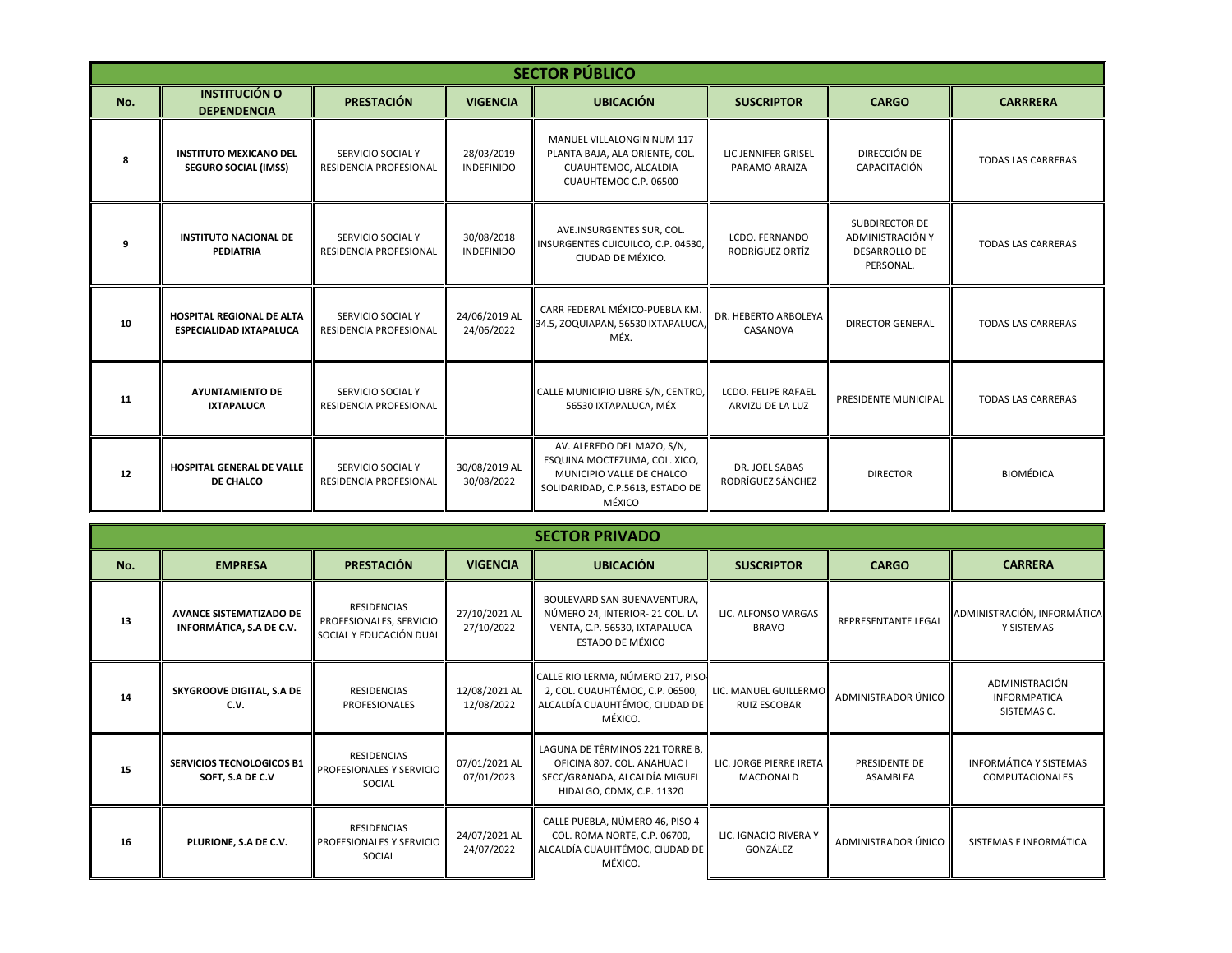| 17 | SERVICIOS DE INGENIERÍA<br>BEIKHEL S.A.S. DE C.V.   | RESIDENCIAS<br>PROFESIONALES Y SERVICIO<br>SOCIAL        | 23/07/2021 AL<br>23/07/2022 | A. CALLE PUENTE JOJUTLA, NUMERO<br>66, SAN BUENAVENTURA IXTAPLUCA,<br>C.P. 56536 IXTAPALUCA ESTADO DE<br>MÉXICO.                     | ING. BIDBLAIN ESAU<br><b>AGUIRRE MELENDEZ</b> | ADMINISTRADOR              | <b>BIOMÉDICA</b>                                 |
|----|-----------------------------------------------------|----------------------------------------------------------|-----------------------------|--------------------------------------------------------------------------------------------------------------------------------------|-----------------------------------------------|----------------------------|--------------------------------------------------|
| 18 | SHAJESA CONSTRUCCIONES, S.A<br>DE C.V.              | <b>RESIDENCIAS</b><br>PROFESIONALES Y SERVICIO<br>SOCIAL | 07/10/2021 AL<br>07/10/2022 | CALLE MANUEL ACUÑA, NÚMERO 33,<br>COL. LA ERA, C.P. 09720, ALCALDÍA<br>IZTAPALAPA CIUDAD DE MÉXICO                                   | <b>MARCOS MARTÍNEZ</b><br>ESCORZA             | ADMINISTRADOR ÚNICO        | <b>TODAS LAS CARRERAS</b>                        |
| 19 | J L FJ FIRE SYSTEMS COMPANY,<br>S.A DE C.V.         | RESIDENCIAS<br>PROFESIONALES Y SERVICIO<br>SOCIAL        | 20/07/2021 AL<br>20/07/2022 | CALLE IGNACIO ALLENDE, MZA. 40, LT.<br>7, COL. STA. CRUZ TLAPACOYA, C.P.<br>56570, IXTAPLUCA ESTADO DE MÉXICO                        | LIC. MARÍA GUADALUPE<br><b>GARDEA LARA</b>    | ADMINISTRADOR ÚNICO        | ARQUITECTURA<br>SISTEMAS E INFORMÁTICA           |
| 20 | HUMAN CORPORIS, S.A DE C.V.                         | RESIDENCIAS<br>PROFESIONALES Y SERVICIO<br>SOCIAL        | 30/06/2021 AL<br>30/06/2022 | A. CALLE ANTONIA, NÚMERO 16<br>INTER-A, COL. SAN JERÓNIMO LIDICE,<br>C.P. 10200, ALCALDÍA MAGDALENA<br>CONTRERAS, CIUDAD DE MÉXICO.  | LIC. MAURICIO<br>ALEJANDRO OLEA NADER         | <b>REPRESENTANTE LEGAL</b> | <b>BIOMEDICA</b>                                 |
| 21 | FERSAN MOTORS, S.A DE C.V.                          | RESIDENCIAS<br>PROFESIONALES Y SERVICIO<br>SOCIAL        | 12/07/2021 AL<br>12/07/2024 | CARRETERA MÉXICO-CUAUTLA,<br>NÚMERO 301, COL. SANTA BÁRBARA,<br>C.P. 56538, IXTAPALUCA ESTADO DE<br>MÉXICO                           | LCDO. HERMINIO CORTES<br>ORIO                 | REPRESENTANTE LEGAL        | ADMINISTRACIÓN                                   |
| 22 | <b>TERMOS FRIKARMEX</b><br>CORPORACIÓN, S.A DE C.V. | <b>RESIDENCIAS</b><br>PROFESIONALES Y SERVICIO<br>SOCIAL | 25/08/2021 AL<br>25/08/2022 | CARRETERA CHALCO- CUAUTZINGO,<br>KM 1.3, CHALCO DÍAZ COVARRUBIAS<br>C.P. 56640, ESTADO DE MÉXICO                                     | ING. MIGUEL ÁNGEL<br>MARTÍNEZ<br>PALOMINO     | ADMINISTRADOR ÚNICO        | ADMINISTRACIÓN                                   |
| 23 | ARMAV INGENIERÍA Y<br>CONSTRUCCIÓN, S.A. DE C.V.    | RESIDENCIAS<br>PROFESIONALES                             | 25/08/2021 AL<br>25/08/2022 | CALLE SUR 111, NÚMERO 702, COL.<br>SECTOR POPULAR, C.P. 09060, CIUDAD<br>DE MÉXICO.                                                  | ING. MARCOS VARGAS<br>VALENCIA                | REPRESENTANTE LEGAL        | ARQUITECTURA                                     |
| 24 | AVAPARTNER, S.A DE C.V.                             | SERVICIO SOCIAL                                          | 30/08/2021 AL<br>30/08/2022 | CALLE GENERAL GARCÍA CONDE<br>PALOMAS, NÚMERO 64, COL<br>REFORMA SOCIAL, C.P.11650,<br>ALCALDÍA MIGUEL HIDALGO, CIUDAD<br>DE MÉXICO. | C. OMAR MORENO<br>SALDAÑA                     | REPRESENTANTE LEGAL        | SISTEMAS COMPUTACIONALES E<br><b>INFORMÁTICA</b> |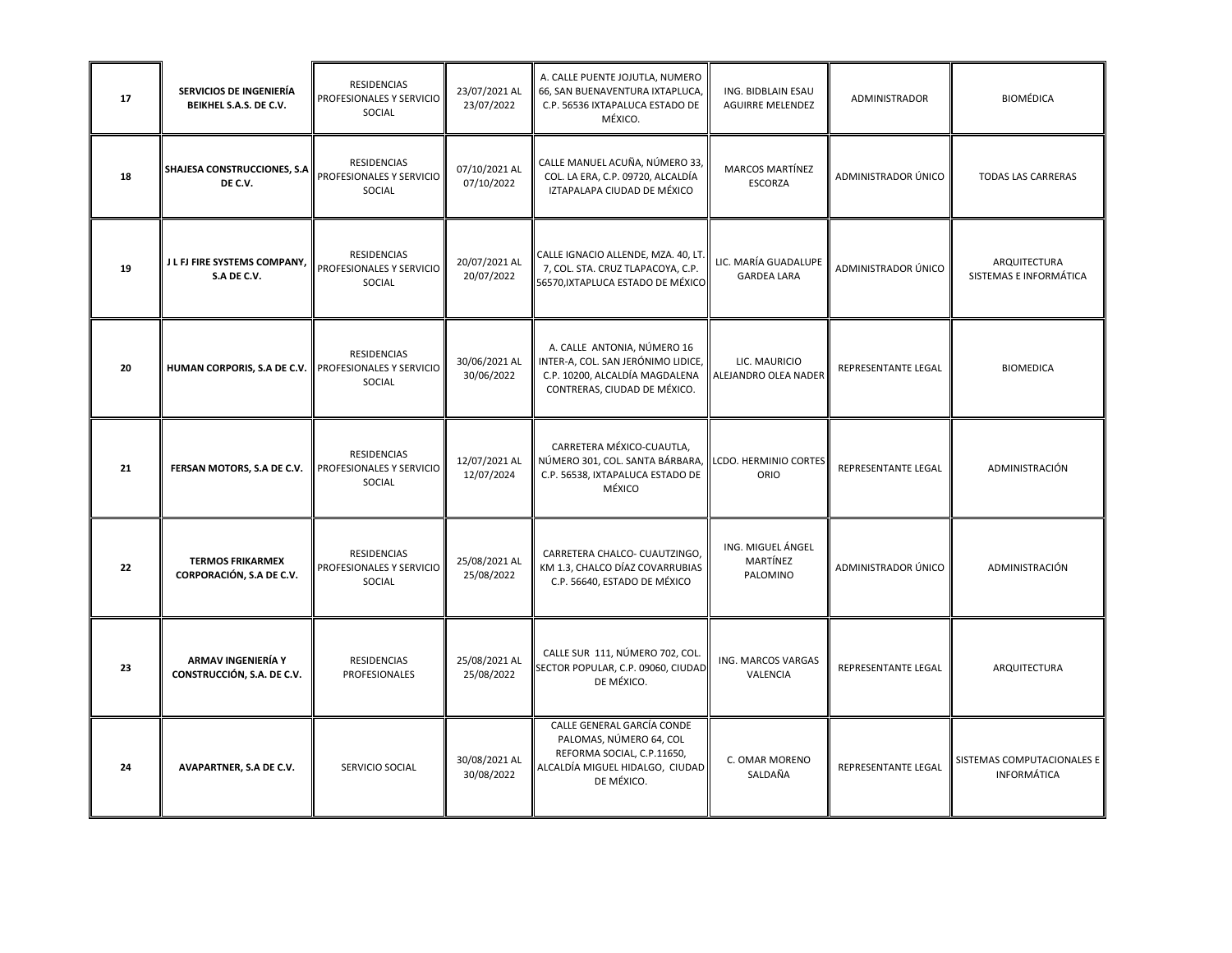| 25 | ATOS GLOBAL DELIVERY CENTER<br>MÉXICO, S. DE R.L. DE C.V.              | <b>RESIDENCIAS</b><br>PROFESIONALES Y SERVICIO<br>SOCIAL             | 25/08/2021 AL<br>25/08/2022     | PRIVADA DEL ENCINO, NÚMERO 770<br>COL. SAN NICOLÁS D LOS GARZA, C.P.<br>66490, MONTERREY NUEVO LEÓN.                       | ING. PAUL HONORATO<br>MAYA LIMÓN      | <b>GERENTE ÚNICO</b>                        | ADMINISTRACIÓN<br><b>SISTEMAS</b><br>INFORMÁTICA                                                       |
|----|------------------------------------------------------------------------|----------------------------------------------------------------------|---------------------------------|----------------------------------------------------------------------------------------------------------------------------|---------------------------------------|---------------------------------------------|--------------------------------------------------------------------------------------------------------|
| 26 | DL SERVICIOS PROFESIONALES<br>DE COMERCIO S.A. DE C.V.                 | SERVICIO SOCIAL Y<br>RESIDENCIA PROFESIONAL                          | 01/10/2014<br><b>INDEFINIDO</b> | CALLE FEBRERO DE 1917 S/N, COL.<br>ZONA INDUSTRIAL CHALCO,<br>MUNICIPIO DE CHALCO, EDO. MEX                                | <b>L.C ERNESTO OLIVA</b><br>MARTINEZ  | <b>DIRECTOR DE FINANZAS</b>                 | LICENCIAITURA EN<br>ADMINISTRACIÓN,<br>INGENIERÍA EN SISTEMAS<br><b>COMPUTACIONALES</b><br>ELECTRÓNICA |
| 27 | LEVIRA CONSTRUCCIONES Y<br>SUPERVICIÓN, S.A DE C.V.                    | RESIDENCIA PROFESIONAL                                               | 30/08/2021 AL<br>30/08/2022     | CDA. COZUMEL, MZ-2 LT-4, COL.<br>SANTA MARÍA NATIVITAS, C.P. 56335,<br>CHIMALHUACÁN ESTADO DE MÉXICO                       | ING. RAYMUNDO<br>CELEDONIO VÁZQUEZ    | REPRESENTANTE LEGAL                         | ARQUITECTURA                                                                                           |
| 28 | GRUPO VLEZA, S.A DE C.V.                                               | RESIDENCIA PROFESIONAL Y<br>SERVICIO SOCIAL                          | 30/08/2021 AL<br>30/08/2022     | AV. COYOACÁN, NÚMERO1878, PISO<br>5, OFICINA 501, COL. ACACIAS, C.P.<br>03240, ALCALDÍA BENITO JUÁREZ<br>CIUDAD DE MÉXICO. | VÍCTOR HUGO CABRERA<br>HERNÁNDEZ      | ADMINISTRADOR ÚNICO                         | Arquitectura                                                                                           |
| 29 | <b>MANUFACTURA Y</b><br><b>EQUPAMIENTO INOXIDABLE, S.A</b><br>DE C.V.  | RESIDENCIA PROFESIONAL                                               | 10/09/2021 al<br>10/09/2022     | ORIENTE 269, NÚMERO 190, COL.<br>AGRÍCOLA ORIENTAL, C.P. 08500,<br>ALCALDÍA IZTACALCO, CIUDAD DE<br>MÉXICO                 | LIC. ANA LUISA<br>LOMBARDINI MARTÍNEZ | REPRESENTANTE LEGAL                         | Arquitectura                                                                                           |
| 30 | <b>CONSULTORIA MÉXICO S.A DE</b><br>C.V.                               | RESIDENCIA PROFESIONAL Y<br>SERVICIO SOCIAL                          | 24/08/2021 AL<br>24/08/2022     | CALLE LA VIRGEN, NÚMERO 18, COL.<br>LA VENTA, C.P. 56530, CIUDAD DE<br>MÉXICO.                                             | C.P. TITO JAIME<br>SANTIAGO ORTIZ     | SOCIO ADMINISTRADOR                         | <b>TODAS LAS CARRERAS</b>                                                                              |
| 31 | NEO AUTOSERVICIO, S.A DE C.V                                           | RESIDENCIA PROFESIONAL                                               | 07/10/2021 AL<br>07/10/2022     | CALLE UNICORNIO, NÚMERO 120, COL.<br>PRADO CHURUBUSCO, C.P. 04230,<br>ALCALDÍA COYOACÁN CIUDAD DE<br>MÉXICO.               | LIC.RAQUEL SOTO<br>VELÁZQUEZ          | PRESIDENTA DEL CONSEJO<br>DE ADMINISTRACIÓN | <b>INFORMÁTICA Y SISTEMAS</b><br>COMPUTACIONALES                                                       |
| 32 | <b>MANUFACTURA Y</b><br><b>EQUIPAMIENTO INOXIDABLE,</b><br>S.A DE C.V. | SERVICIO SOCIAL,<br>RESIDENCIAS<br>PROFESIONALES Y<br>EDUCACIÓN DUAL | 19/04/2022 AL<br>19/04/2023     | ORIENTE 269, NÚMERO 190, COL.<br>AGRÍCOLA ORIENTAL, C.P. 08500,<br>ALCALDÍA IZTACALCO, CIUDAD DE<br>MÉXICO.                | ANA LUISA LOMBARDINI<br>MARTÍNEZ      | REPRESENTANTE LEGAL                         |                                                                                                        |
| 33 | <b>CONSORCIO EN INGENIERÍA</b><br>INTEGRAL LEÓN RÍOS, S.A DE<br>C.V.   | RESIDENCIA PROFESIONAL Y<br>SERVICIO SOCIAL                          | 23/09/2021 AL<br>23/09/2022     | CALLE AYACAHUITE, NÚMERO 2 COL.<br>BOSQUES DEL SUR, C.P. 39074,<br>CHILPANCINGO DE LOS BRAVO,<br>GUERRERO.                 | C.P. SAÚL LEÓN<br>ENCARNACIÓN         | REPRESENTANTE LEGAL                         | ARQUITECTURA                                                                                           |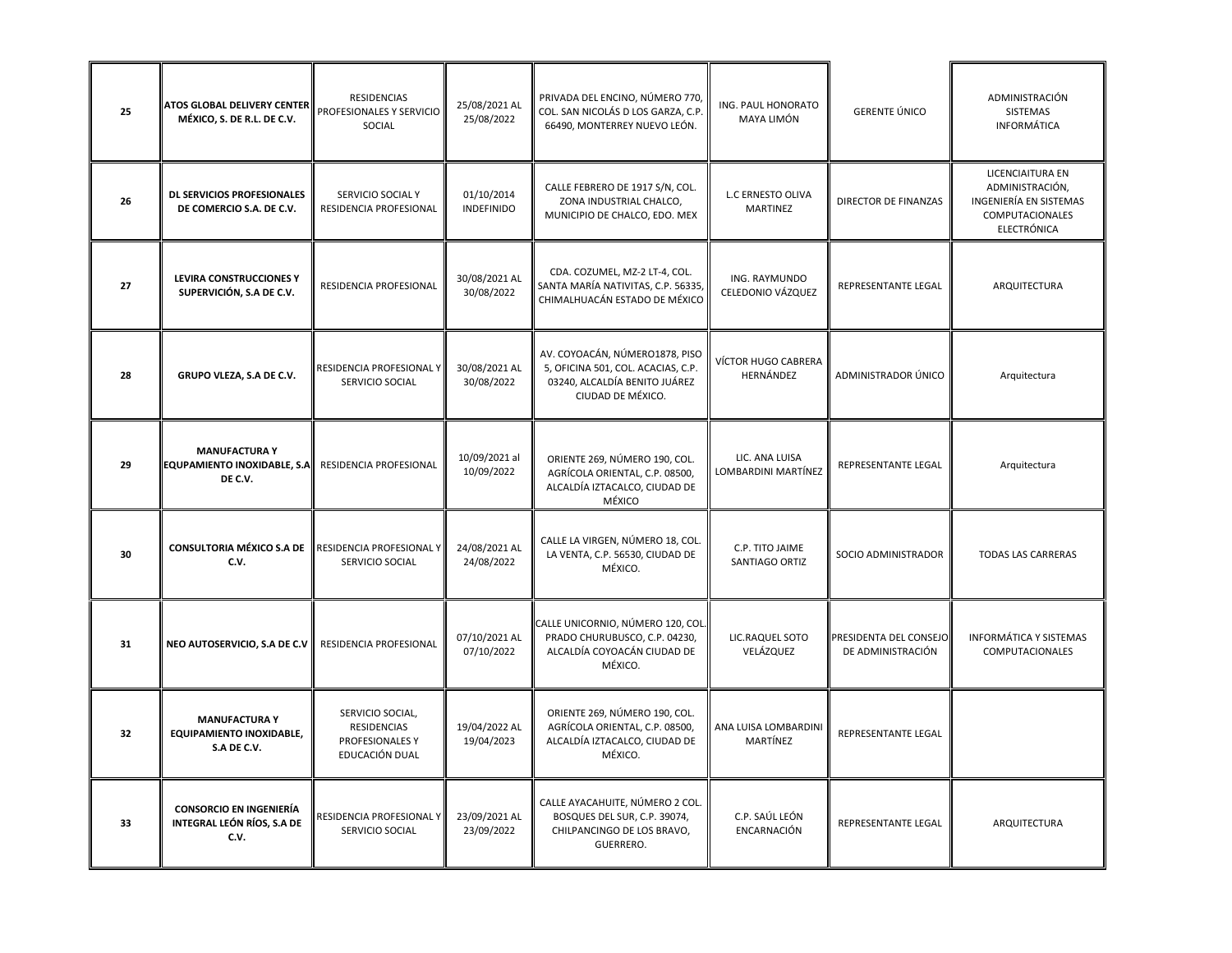| 34 | LABORATORIO ECOAMBIENTAL<br>S. DE R.L. DE C.V.                        | <b>RESIDENCIA PROFESIONAL</b>                     | 15/09/2021 AL<br>15/09/2022 | CERRADA OAXACA, NÚMERO 194,<br>COL. JUÁREZ PANTITLÁN, C.P. 57460,<br>NEZAHUALCÓYOTL ESTADO DE<br>MÉXICO                 | ING. JANETTE PAREDES<br><b>ALONSO</b>    | <b>GERENTE</b>       | ING. AMBIENTAL                            |
|----|-----------------------------------------------------------------------|---------------------------------------------------|-----------------------------|-------------------------------------------------------------------------------------------------------------------------|------------------------------------------|----------------------|-------------------------------------------|
| 35 | <b>CONSTRUCCIÓN E INGENIERÍA</b><br>PIHETI, S.A. DE C.V.              | RESIDENCIA PROFESIONAL                            | 15/09/2021 AL<br>15/09/2022 | CALLE EMILIANO ZAPATA, NÚMERO<br>91, COL. LOS ÁNGELES, C.P. 55882,<br>ACOLMAN ESTADO DE MÉXICO.                         | ING. JUAN PINEDA<br>GONZALEZ             | ADMINISTRADOR        | ARQUITECTURA                              |
| 36 | CONSTRUCIÓN,<br><b>COMUNICACIONES Y</b><br>MANTENIMINETO, S.A DE C.V. | RESIDENCIA PROFESIONAL Y<br>SERVICIO SOCIAL       | 23/09/2021 AL<br>23/09/2022 | CALLE LAURELES, NÚMERO 6,<br>INTERIOR 2, COL. BENITO JUÁREZ, C.P.<br>57000, NEZAHUALCÓYOTL ESTADO DE<br>MÉXICO          | ING. FERNANDO ALEJO<br><b>NABOR</b>      | ADMINISTRADOR ÚNICO  | ARQUITECTURA                              |
| 37 | STRATOS AGEIN, S.A DE C.V.                                            | RESIDENCIA PROFESIONAL Y<br>SERVICIO SOCIAL       | 07/10/2021 AL<br>07/10/2022 | AVE. INSURGENTES SUR, NÚMERO<br>730, COL. DEL VALLE CENTRO, C.P.<br>03100, ALCALDÍA BENITO JUÁREZ,<br>CIUDAD DE MÉXICO. | ING. JOSÉ LUBÍN<br>SANDOVAL NOREÑA       | APODERADO            |                                           |
| 38 | <b>ASAN SERVICIOS</b><br>PROFESIONALES, S.C.                          | <b>RESIDENCIA PROFESIONAL</b>                     | 07/10/2021 AL<br>07/10/2022 | AV. JALISCO, NÚM-180, COL.<br>TACUBAYA, C.P. 11870, ALCALDÍA<br>MIGUEL HIDALGO, CIUDAD DE<br>MÉXICO.                    | LCDO. SERGIO AGUSTÍN<br>HERNÁNDEZ LUGO   | SOCIO ADMINISTRADOR  |                                           |
| 39 | EGERZI. S.A.S. DE C.V.                                                | RESIDENCIA PROFESIONAL Y<br>SERVICIO SOCIAL       | 07/10/2021 AL<br>07/10/2022 | CALLE MOLDEADORES NÚM. 214,<br>C.P.02600, ALCALDÍA AZCAPOTZALCO,<br>CIUDAD DE MÉXICO.                                   | ARQ. GERARDO<br>RODRÍGUEZ FERNÁNDEZ      | <b>ADMINISTRADOR</b> |                                           |
| 40 | <b>TURING INTELIGENCIA</b><br>ARTIFICIAL, S.A.S DE C.V.               | RESIDENCIA PROFESIONAL Y<br>SERVICIO SOCIAL       | 14/10/2021 al<br>14/10/2022 | CALLE 27 DE SEPTIEMBRE, NÚMERO<br>127, COL. SAN JERÓNIMO, C.P. 52170,<br>METEPEC ESTADO DE MÉXICO.                      | LCDO. NOÉ ALEJANDRO<br><b>CRUZ PONCE</b> | ADMINISTRADOR        |                                           |
| 41 | N3FRORED, S.A.P. DE I. DE C.V.                                        | RESIDENCIA PROFESIONAL Y<br>SERVICIO SOCIAL       | 27/10/2021 AL<br>27/10/2022 | CIRCUITO LAGUNA CAXCANA NÚM.<br>111, COL. BRISAS DEL LAGO, LEÓN<br>GUANAJUATO                                           | LCDP. ANDRÉS MORÓN<br>MENDOZA            | PRESIDENTE           |                                           |
| 42 | <b>IINDUSTRIA DE CRISTAL</b><br>TEMPLADO, S.A. DE C.V                 | RESIDENCIAS<br>PROFESIONALES Y SERVICIO<br>SOCIAL | 10/09/2021 al<br>10/09/2022 | CLZ. ACOZAC, NÚMERO 13, COL.<br>IXTAPALUCA CENTRO, C.P. 56530,<br>IXTAPALUCA ESTADO DE MÉXICO.                          | LIC. ALFONSO COLÍN<br>GONZÁLEZ           | REPRESENTANTE LEGAL  | ADMINISTRACIÓN<br>SISTEMAS<br>INFORMÁTICA |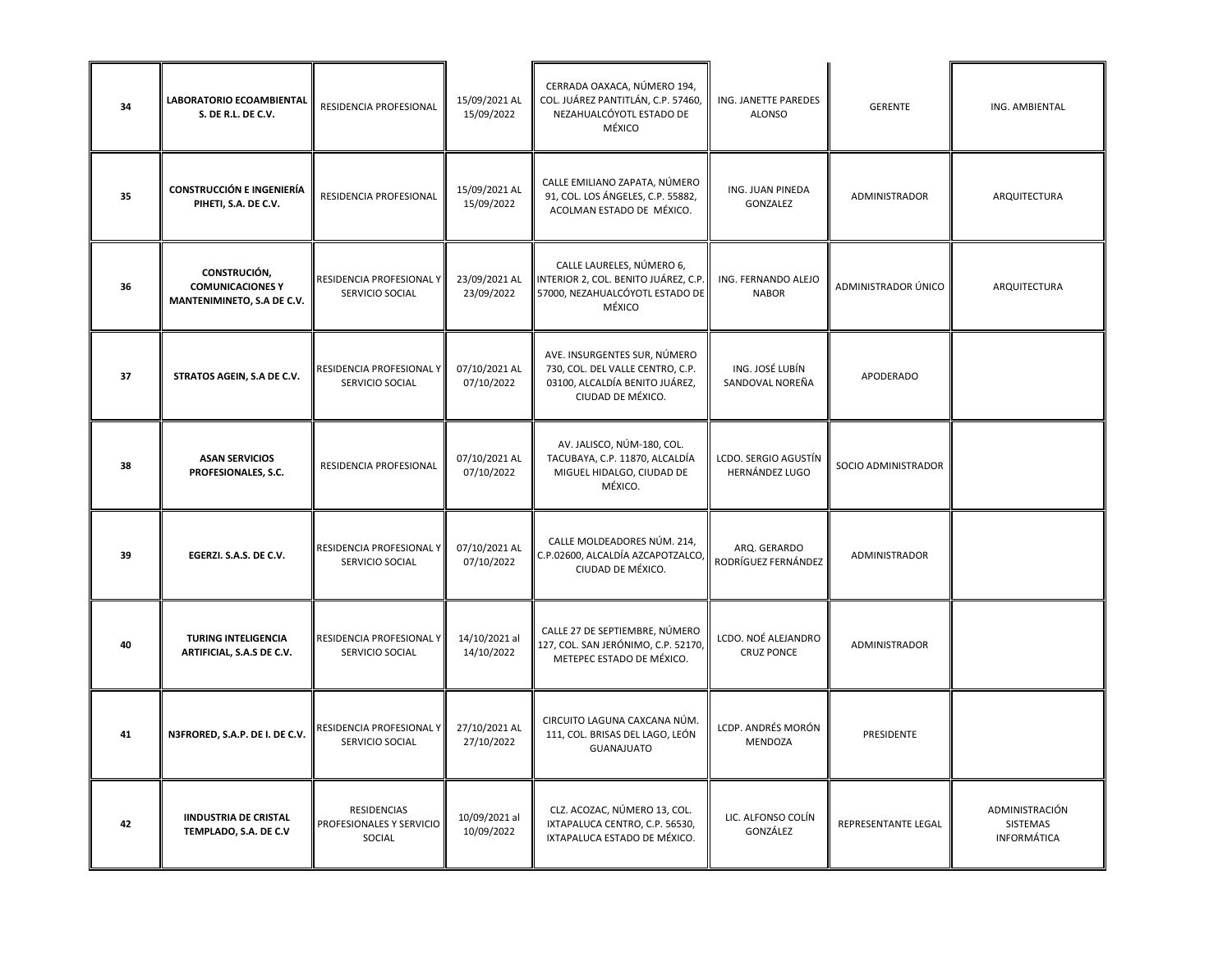| 43 | <b>BASALTEX, S.A DE C.V.</b>                                                                   | SERVICIO SOCIAL,<br>RESIDENCIAS<br>PROFESIONALES Y<br>EDUCACIÓN DUAL | 24/02/2022al<br>24/02/2023  | CARRETERA FEDERAL MÉXICO<br>VERACRUZ KM 39.5, COL. SANTO<br>TOMAS APIPILHUASCO, C.P. 56080,<br>TEPETLAOXTOC ESTADO DE MÉXICO.        | ARQ. MARCO ANTONIO<br>DEL CASTILLO ORTEGA       | SECRETARIO DEL CONSEJO<br>DE ADMINISTRACIÓN | ARQUITECTURA<br><sub>S</sub>           |
|----|------------------------------------------------------------------------------------------------|----------------------------------------------------------------------|-----------------------------|--------------------------------------------------------------------------------------------------------------------------------------|-------------------------------------------------|---------------------------------------------|----------------------------------------|
| 44 | <b>ASSESORY AND LOGISTIC ON</b><br><b>APLICATED RADIATION</b><br>ASSRANE, S.A DE C.V.          | <b>RESIDENCIAS</b><br>PROFESIONALES Y SERVICIO<br>SOCIAL             | 22/02/2022 AL<br>22/02/2023 | CALLE CLARÍN, NÚMERO MZ-12 LT-19<br>DEPTO.13, COL. RINCONADA DE<br>ARAGÓN, C.P. 55140, ECATEPEC DE<br>MORELOS ESTADO DE MÉXICO.      | M. EN C. LUIS VICENTE<br>GUZMÁN RUIZ            | REPRESENTANTE LEGAL                         | ING. BIOMÉDICA                         |
| 45 | <b>MEDIOS DE ARQUITECTURA Y</b><br>CONSTRUCCIÓN LIBRE, S.A. DE<br>C.V.                         | SERVICIO SOCIAL,<br>RESIDENCIAS<br>PROFESIONALES Y<br>EDUCACIÓN DUAL | 24/02/2022 AL<br>24/02/2023 | CALLE ÁLAMO, NÚMERO 200, COL.<br>BARRIO ALAMEDA, C.P. 64102,<br>MONTERREY NUEVO LEÓN.                                                | ARQ. JOSÉ TRINIDAD<br><b>TORRES ESPARZA</b>     | <b>DIRECTOR GENERAL</b>                     | ARQUITECTURA                           |
| 46 | COINTIC, S.A.S. DE C.V.                                                                        | SERVICIO SOCIAL,<br>RESIDENCIAS<br>PROFESIONALES Y<br>EDUCACIÓN DUAL | 16/02/2022 AL<br>16/02/2023 | BLVD CUAUHTEMOC, NÚM 44, C.P.<br>56600, CHALCO ESTADO DE MÉXICO.                                                                     | DR. FERNANDO MONROY<br><b>TENORIO</b>           | <b>ADMINISTRADOR</b>                        | INFORMÁTICA<br>SISTEMAS COMPUTACIONALE |
| 47 | ASESORÍA INTREGRAL EN<br>SEGURIDAD RADIOLÓGICA, S. DE PROFESIONALES Y SERVICIO<br>R.L. DE C.V. | RESIDENCIAS<br>SOCIAL                                                | 28/02/2022 al<br>28/02/2023 | CALLE MANUEL GONZÁLEZ, NÚMERO<br>142 A 502, COL. TLATELOLCO, C.P.<br>06900, ALCALDÍA CUAUHTÉMOC<br>CIUDAD DE MÉXICO                  | LCDA. GERALDYNE<br>PEREGRINA TORRES             | <b>REPRESENTANTE LEGAL</b>                  | <b>BIOMEDICA Y ELECTRONICA</b>         |
| 48 | <b>MODERNAT ARQUITECTURA E</b><br>INGENIERÍA, S.A DE C.V.                                      | <b>RESIDENCIAS</b><br>PROFESIONALES Y SERVICIO<br>SOCIAL             | 24/03/2022 AL<br>24/03/2023 | CERRADA PALMERA HUMILIS, MZ.3<br>LT.3 CASA. 3, COL. HACIENDA LAS<br>PALMAS I Y II, C.P. 53535, IXTAPALUCA<br><b>ESTADO DE MÉXICO</b> |                                                 | ARQ. YOLA ORTIZ DURAN ADMINISTRADOR ÚNICO   | ARQUITECTURA                           |
| 49 | <b>CLAVOS NACIONALESCN, S.A DE</b><br>C.V.                                                     | <b>RESIDENCIAS</b><br>PROFESIONALES Y SERVICIO<br>SOCIAL             | 25/03/2022 AL<br>25/03/2023 | CARRETERA FEDERAL MÉXICO PUEBLA<br>KM. 19.5, COL. LOS REYES<br>ACAQUILPAN, LA PAZ, ESTADO DE<br>MÉXICO, C.P.56400.                   | <b>OMAR HUGO MATA</b><br>CANO                   | REPRESENTANTE LEGAL                         | ADMINISTRACIÓN                         |
| 50 | OPTRUNS DE MÉXICO, S.A DE<br>C.V.                                                              | SERVICIO SOCIAL,<br>RESIDENCIAS<br>PROFESIONALES Y<br>EDUCACIÓN DUAL | 18/04/2022 AL<br>18/04/2023 | AV. CUAUHTÉMOC, NÚMERO 30, COL.<br>GEOVILLAS SAN JACINTO, C.P. 56530,<br>IXTAPALUCA ESTADO DE MÉXICO                                 | LCDA. GRISELDA<br><b>FRAGOSO PACHECO</b>        | ADMINISTRADOR ÚNICO                         |                                        |
| 51 | TERRA AMBIENTAL WS, S. DE<br>R.L. DE C.V.                                                      | RESIDENCIAS<br>PROFESIONALES Y SERVICIO<br>SOCIAL                    | 22/03/2022 AL<br>22/03/2023 | CDA. ERNESTO CAMACHO, NÚMERO<br>8, COL. TULTECA TEOPAN, C.P. 56096,<br>TEPETLAOXTOC DE HIDALGO                                       | <b>BLGO. IVONNE ARLETTE</b><br>CASTILLO CAMACHO | <b>GERENTE ÚNICA</b>                        | ING. AMBIENTAL                         |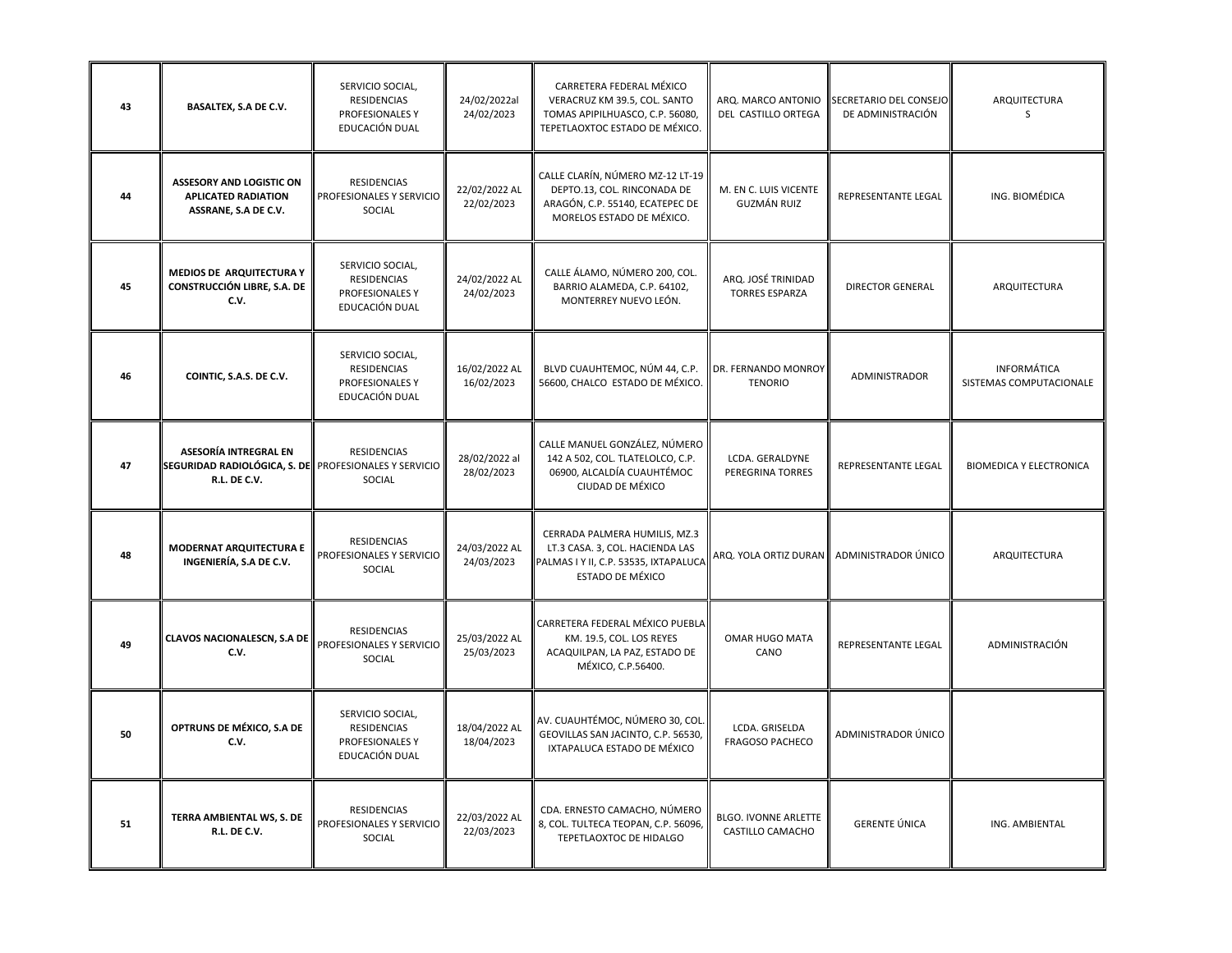| 52 | SICE TECNOLOGÍA SISTEMAS,<br>S.A.S DE C.V.                               | RESIDENCIAS<br>PROFESIONALES Y SERVICIO<br>SOCIAL | 08/04/2022 AL<br>08/04/2023     | A. CLAUSTRO ROBLE MZ-9 LT-78 INT.<br>622, COL. GEOVILLAS DE SANTA<br>BARBARA CP. 56530, IXTAPALUCA,<br>ESTADO DE MÉXICO. | C.P JULISSA GONZÁLEZ<br><b>ROBLES</b>        | <b>GERENTE GENERAL</b>                 |              |
|----|--------------------------------------------------------------------------|---------------------------------------------------|---------------------------------|--------------------------------------------------------------------------------------------------------------------------|----------------------------------------------|----------------------------------------|--------------|
| 53 | <b>GRUPO INTEGRAL DE SERVICIOS</b><br>FITOSANITARIOS ENA, S.A DE<br>C.V. | CONVENIO DE<br>COLABORACIÓN                       | 25/04/2022<br><b>INDEFINIDO</b> | CALLE EMILIANO ZAPATA 10, SAN LUIS<br>HUEXOTLA, 56250 TEXCOCO, MÉX.                                                      | MTRA. MARÍA DE<br>LOURDES RODRÍGUEZ<br>MEJIA | PRESIDENTE                             | AMBIENTAL    |
| 54 | SUPSUS INGENIERIA, S.A DE C.V                                            | EDUCACIÓN DUAL                                    | 11/02/2021 AL 1<br>1/02/20024   | CALLE FRANCISCO PIMENTEL,<br>NÚMERO 8A, COL. SAN RAFAEL, C.P.<br>06470, ALCALDÍA CUAUHTÉMOC,<br>CIUDAD DE MÉXICO         | MTRO. GERMAN<br>SALGADO VELÁZQUEZ            | <b>APODERADO</b>                       |              |
| 55 | HERCOMS, S.A DE C.V.                                                     | RESIDENCIAS<br>PROFESIONALES Y SERVICIO<br>SOCIAL | 22/03/2022 AL<br>22/03/2023     | CALLE 5 DE MAYO NÚMERO 8, PUEBLO<br>DE SAN FRANCISCO ACUAUTLA, C.P.<br>56587, IXTAPALUCA ESTADO DE<br>MÉXICO.            | LCDO. LEONARDO DANIEL<br>HERNÁNDEZ GARCÍA    | PRESIDENTE DE COMITÉ<br>ADMINISTRATIVO | ARQUITECTURA |

- IL

|     | <b>SECTOR EDUCATIVO</b>                                                                        |                                                                      |                                  |                                                                                                                                                                                                                 |                                           |                                      |                           |  |  |  |  |
|-----|------------------------------------------------------------------------------------------------|----------------------------------------------------------------------|----------------------------------|-----------------------------------------------------------------------------------------------------------------------------------------------------------------------------------------------------------------|-------------------------------------------|--------------------------------------|---------------------------|--|--|--|--|
| No. | <b>INSTITUCIÓN</b>                                                                             | <b>PRESTACIÓN</b>                                                    | <b>VIGENCIA</b>                  | <b>UBICACIÓN</b>                                                                                                                                                                                                | <b>SUSCRIPTOR</b>                         | <b>CARGO</b>                         | <b>CARRERA</b>            |  |  |  |  |
| 56  | <b>TECNOLÓGICO DE ESTUDIOS</b><br><b>SUPERIORES DEL ORIENTE DEL</b><br><b>ESTADO DE MÉXICO</b> | CONVENIO GENERAL DE<br>COLABORACIÓN                                  | 23/03/18 AL<br><b>INDEFINIDO</b> | PARAJE SAN ISIDRO S/N B. D<br>TECAMACHALCO, LA PAZ, ESTADO DE<br>MÉXICO, C.P. 56400                                                                                                                             | LIC. CARLA LIBERTAD<br>DOMÍNGUEZ DEL RÍO  | <b>DIRECTORA GENERAL</b>             | <b>TODAS LAS CARRERAS</b> |  |  |  |  |
| 57  | UNIVERSIDAD POLITECNICA DE<br><b>TEXCOCO</b>                                                   | <b>CONVENIOS GENERAL DE</b><br>COLABORACIÓN                          | 02/09/2020 AL<br>02/09/2023      | CARRETERA FEDERAL LOS REYES<br>TEXCOCO KM 14.2, S/N, COL. SAN<br>MIGUEL COATLINCHÁN, TEXCOCO,<br>ESTADO DE MÉXICO, C.P. 56250                                                                                   | M. EN F. ALBERTO<br><b>SÁNCHEZ FLORES</b> | <b>RECTOR</b>                        | <b>TODAS LAS CARRERAS</b> |  |  |  |  |
| 58  | <b>INSTITUTO POLITECNICO</b><br><b>NACIONAL</b>                                                | <b>CONVENIOS GENERAL DE</b><br>COLABORACIÓN<br>YELABORACIÓN DE TESIS | 25/01/2022 AL<br>25/01/2025      | <b>AVENIDA LUIS ENRIQUE ERRO SIN</b><br>NÚMERO, EN LA UNIDAD<br>PROFESIONAL "ADOLFO LÓPEZ<br>MATEOS", ZACATENCO,<br>DEMARCACIÓN TERRITORIAL<br>GUSTAVO A. MADERO, CÓDIGO<br><b>DOCTAL OTTO CULDAD DE MÉVICO</b> | DR. MARIO ALBERTO<br>RODRÍGUEZ CASAS      | DR. MARIO ALBERTO<br>RODRÍGUEZ CASAS | <b>TODAS LAS CARRERAS</b> |  |  |  |  |
| 59  | <b>INSTITUTO TECNOLÓGICO DE</b><br><b>IZTAPALAPA III</b>                                       | <b>CONVENIO GENERAL DE</b><br>COLABORACIÓN                           | 19/01/2022 AL<br>19/01/2027      | ORQUÍDEA NÚM. 71 COL. SAN MIGUEL<br>TEOTONGO, ALCALDÍA IZTAPALAPA,<br>C.P 09630 CIUDAD DE MÉXICO                                                                                                                | LCDO. JOSÉ NINO<br>HERNÁNDEZ MAGDALEN     | <b>DIRECTOR</b>                      | <b>TODAS LAS CARRERAS</b> |  |  |  |  |
|     |                                                                                                |                                                                      |                                  | <b>PERSONAS FÍSICAS</b>                                                                                                                                                                                         |                                           |                                      |                           |  |  |  |  |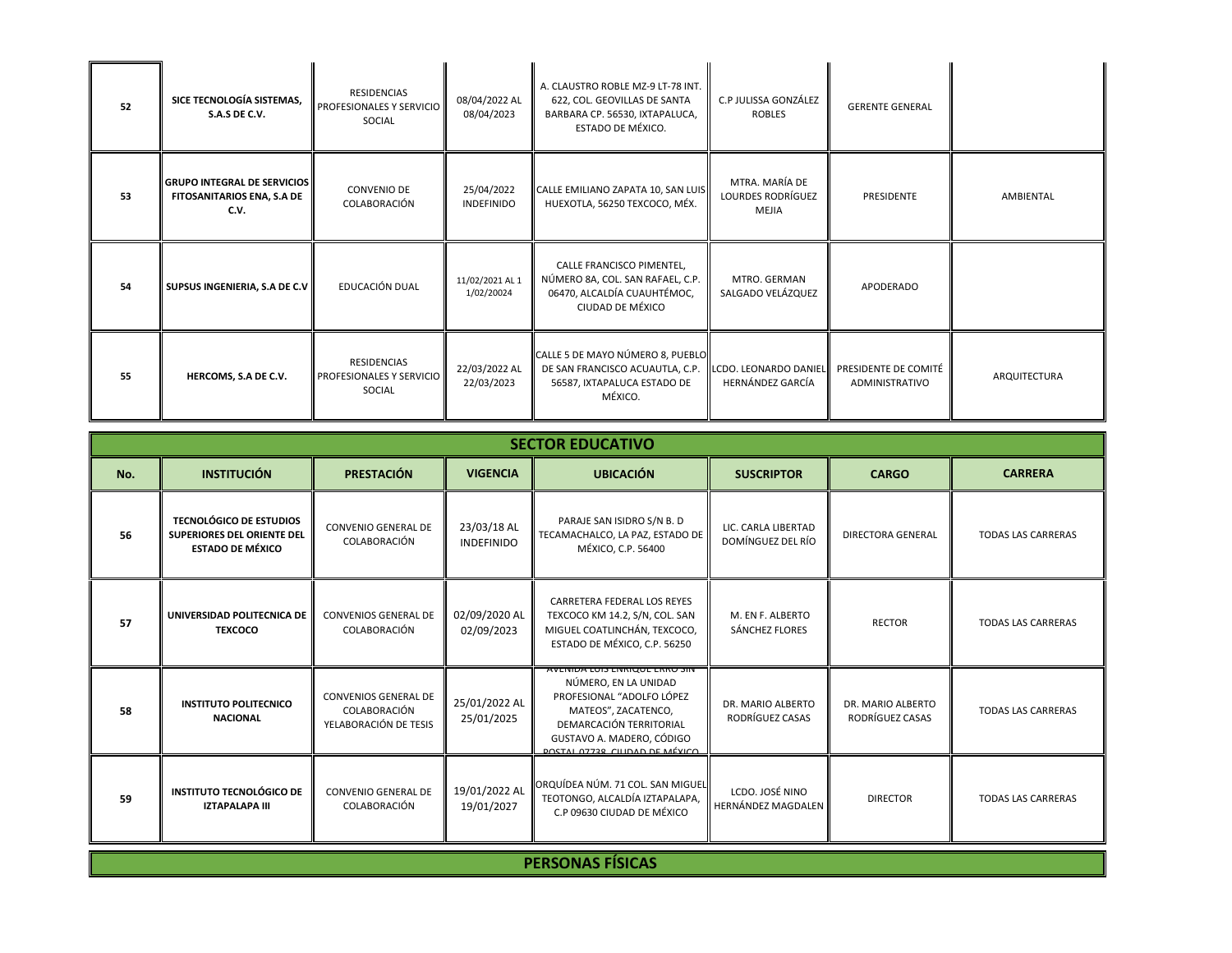| No. | <b>PERSONA FÍSICA</b>                      | <b>PRESTACIÓN</b>                                              | <b>VIGENCIA</b>             | <b>UBICACIÓN</b>                                                                                                       | <b>SUSCRIPTOR</b>                     | <b>CARGO</b>             | <b>CARRERA</b>                                            |
|-----|--------------------------------------------|----------------------------------------------------------------|-----------------------------|------------------------------------------------------------------------------------------------------------------------|---------------------------------------|--------------------------|-----------------------------------------------------------|
| 60  | ARQ. EMMA MORENO ZAVALA                    | SERVICIO SOCIAL,<br>RESIDENCIA PROFESIONAL                     | 03/11/2021AL<br>03/11/2022  | CALLE 19 NÚM. 121 INT. 2, COL.<br>JARDINES DE SANTA CLARA, C.P.55450<br>ECATEPEC DE MORELOS, ESTADO DE<br>MÉXICO       | ARQ. EMMA MORENO<br>ZAVALA            | <b>DIRECTORA GENERAL</b> | ARQUITECTURA                                              |
| 61  | ING. JUAN CARLOS ISLAS<br><b>GARCÍA</b>    | SERVICIO SOCIAL,<br>RESIDENCIA PROFESIONAL Y<br>EDUCACIÓN DUAL | 03/11/2020 AL<br>03/11/2021 | CALLE OTUMBA NÚM. 1 COL. SANTA<br>BÁRBARA C.P. 56538, IXTAPALUCA,<br><b>ESTADO DE MÉXICO</b>                           | ING. JUAN CARLOS ISLAS<br>GARCÍA      | <b>DIRECTOR GENERAL</b>  | LIC. EN ADMINISTRACIÓN Y ING.<br>SISTEMAS COMPUTACIONALES |
| 62  | ING. EDGAR TOMÁS SÁNCHEZ<br><b>SÁNCHEZ</b> | RESIDENCIA PROFESIONAL                                         | 18/10/2021 AL<br>18/10/2022 | CALLE ARROYO DE LOS SAUCES, NUM-<br>65, COL. RESIDENCIAL LA ESCALERA,<br>C.P.07320, ALCALDÍA GUSTAVO A<br>MADERO, CDMX | C. EDGAR TOMÁS<br>SÁNCHEZ SÁNCHEZ     | <b>DIRECTOR GENERAL</b>  | SISTEMAS COMPUTACIONALES E<br><b>INFORMÁTICA</b>          |
| 63  | M.C. RODRIGO RUBIO REYES                   | RESIDENCIA PROFESIONAL                                         | 20/07/2021 AL<br>20/07/2022 | CALLE ÁLVARO OBREGÓN MZ-47 LT-<br>17 COL. REVOLUCIÓN,<br>CHIMALHUACÁN ESTADO DE MÉXICO,<br>C.P. 56390                  | M.C. RODRIGO RUBIO<br><b>REYES</b>    | <b>DIRECTOR GENERAL</b>  | <b>BIOMÉDICA</b>                                          |
| 64  | LIC. MARIO LÓPEZ NAVARRO                   | SERVICIO SOCIAL Y<br>RESIDENCIA PROFESIONAL                    | 02/05/2022 AL<br>02/05/2023 | CALLE LAS FLORES NO.3 COL. AYOTLA<br>CENTRO, C.P.56560, IXTAPALUCA<br>ESTADO DE MÉXICO.                                | LIC. MARIO LÓPEZ<br><b>NAVARRO</b>    | <b>DIRECTOR GENERAL</b>  | ADMINISTRACIÓN                                            |
| 65  | C. PABLO RIVERA VÁZQUEZ                    | SERVICIO SOCIAL Y<br>RESIDENCIA PROFESIONAL                    | 26/03/2021 AL<br>26/03/2022 | BOULEVARD SAN BUENAVENTURA NO<br>24 COL. LA VENTA IXTAPALUCA EDO<br>DE MÉXICO.                                         | C. PABLO RIVERA<br>VÁZQUEZ            | <b>DIRECTOR GENERAL</b>  |                                                           |
| 66  | LIC. ERIK OMAR MONTES ACUCA                | RESIDENCIA PROFESIONAL                                         | 14/04/2021 AL<br>14/04/2022 | CALLE RUBÉN DARÍO MZ-164 LT-15<br>COL. CASCO DE SAN JUAN, C.P.56600,<br>CHALCO ESTADO DE MÉXICO.                       | LIC. ERIK OMAR MONTES<br><b>ACUCA</b> | <b>DIRECTOR GENERAL</b>  |                                                           |